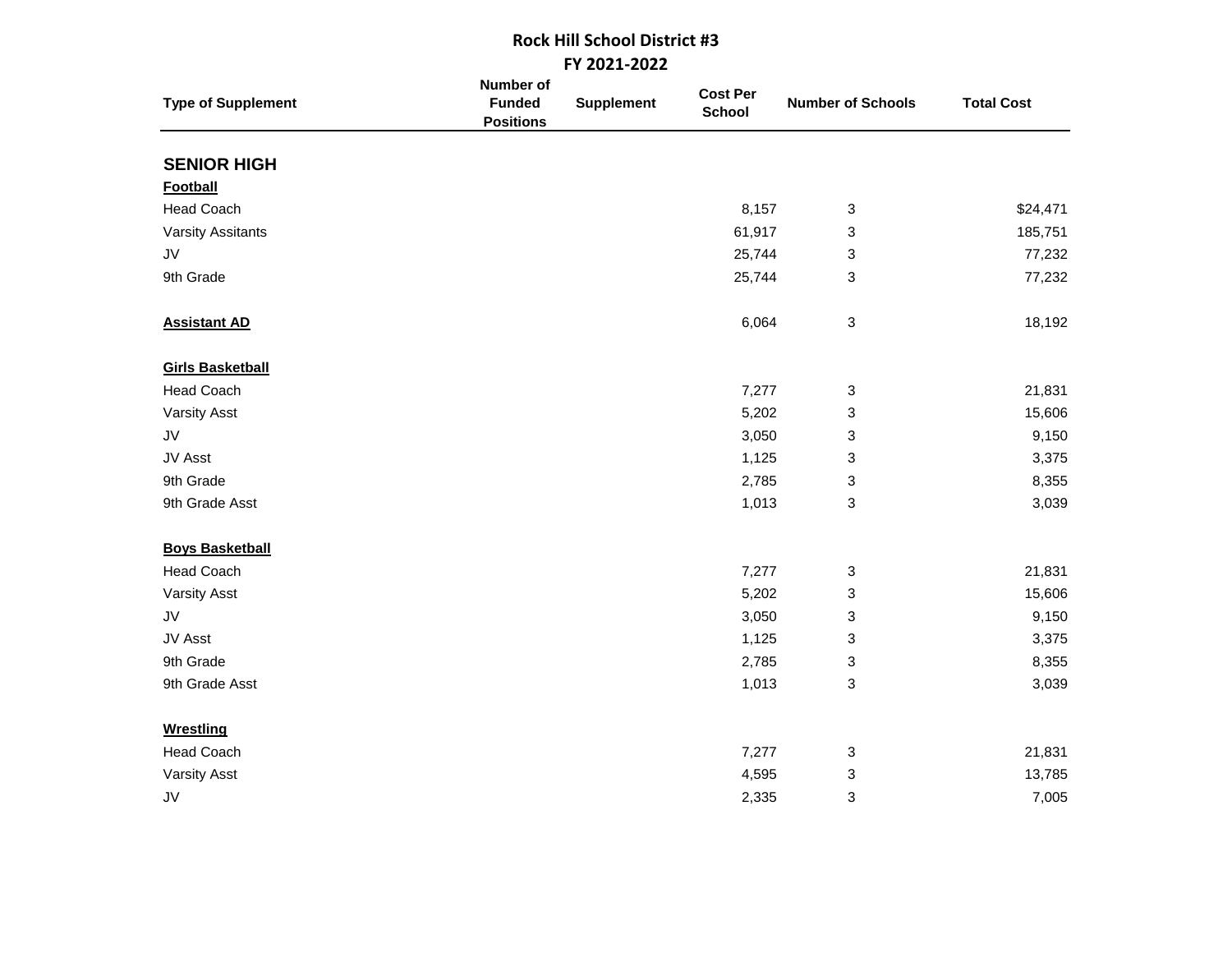|                           | Number of                         |                   | <b>Cost Per</b> |                          |                   |
|---------------------------|-----------------------------------|-------------------|-----------------|--------------------------|-------------------|
| <b>Type of Supplement</b> | <b>Funded</b><br><b>Positions</b> | <b>Supplement</b> | <b>School</b>   | <b>Number of Schools</b> | <b>Total Cost</b> |
| <b>Baseball</b>           |                                   |                   |                 |                          |                   |
| <b>Head Coach</b>         |                                   |                   | 3,000           | 3                        | 9,000             |
| <b>Varsity Asst</b>       |                                   |                   | 1,819           | 3                        | 5,457             |
| JV                        |                                   |                   | 1,502           | 3                        | 4,506             |
| Head C Team Coach         |                                   |                   | 1,350           | 3                        | 4,050             |
| Assistant C Team          |                                   |                   | 1,000           | 3                        | 3,000             |
| <b>Softball</b>           |                                   |                   |                 |                          |                   |
| <b>Head Coach</b>         |                                   |                   | 3,000           | 3                        | 9,000             |
| <b>Varsity Asst</b>       |                                   |                   | 1,819           | 3                        | 5,457             |
| ${\sf J}{\sf V}$          |                                   |                   | 1,502           | 3                        | 4,506             |
| <b>Girls Track</b>        |                                   |                   |                 |                          |                   |
| <b>Head Coach</b>         |                                   |                   | 3,000           | $\mathfrak{Z}$           | 9,000             |
| <b>Varsity Asst</b>       |                                   |                   | 1,819           | 3                        | 5,457             |
| ${\sf J}{\sf V}$          |                                   |                   | 1,502           | 3                        | 4,506             |
| <b>Boys Track</b>         |                                   |                   |                 |                          |                   |
| <b>Head Coach</b>         |                                   |                   | 3,000           | $\mathfrak{Z}$           | 9,000             |
| <b>Varsity Asst</b>       |                                   |                   | 1,819           | 3                        | 5,457             |
| ${\sf J}{\sf V}$          |                                   |                   | 1,502           | $\mathfrak{Z}$           | 4,506             |
| <b>Girls Soccer</b>       |                                   |                   |                 |                          |                   |
| <b>Head Coach</b>         |                                   |                   | 3,000           | $\mathfrak{Z}$           | 9,000             |
| <b>Varsity Asst</b>       |                                   |                   | 1,819           | 3                        | 5,457             |
| JV                        |                                   |                   | 1,502           | 3                        | 4,506             |
| <b>Boys Soccer</b>        |                                   |                   |                 |                          |                   |
| <b>Head Coach</b>         |                                   |                   | 3,000           | 3                        | 9,000             |
| <b>Varsity Asst</b>       |                                   |                   | 1,819           | 3                        | 5,457             |
| JV                        |                                   |                   | 1,502           | 3                        | 4,506             |
| <b>Volleyball</b>         |                                   |                   |                 |                          |                   |
| <b>Head Coach</b>         |                                   |                   | 3,000           | 3                        | 9,000             |
| <b>Varsity Asst</b>       |                                   |                   | 1,819           | 3                        | 5,457             |
| JV                        |                                   |                   | 1,502           | 3                        | 4,506             |
| 9th Grade Coach           |                                   |                   | 1,502           | 3                        | 4,506             |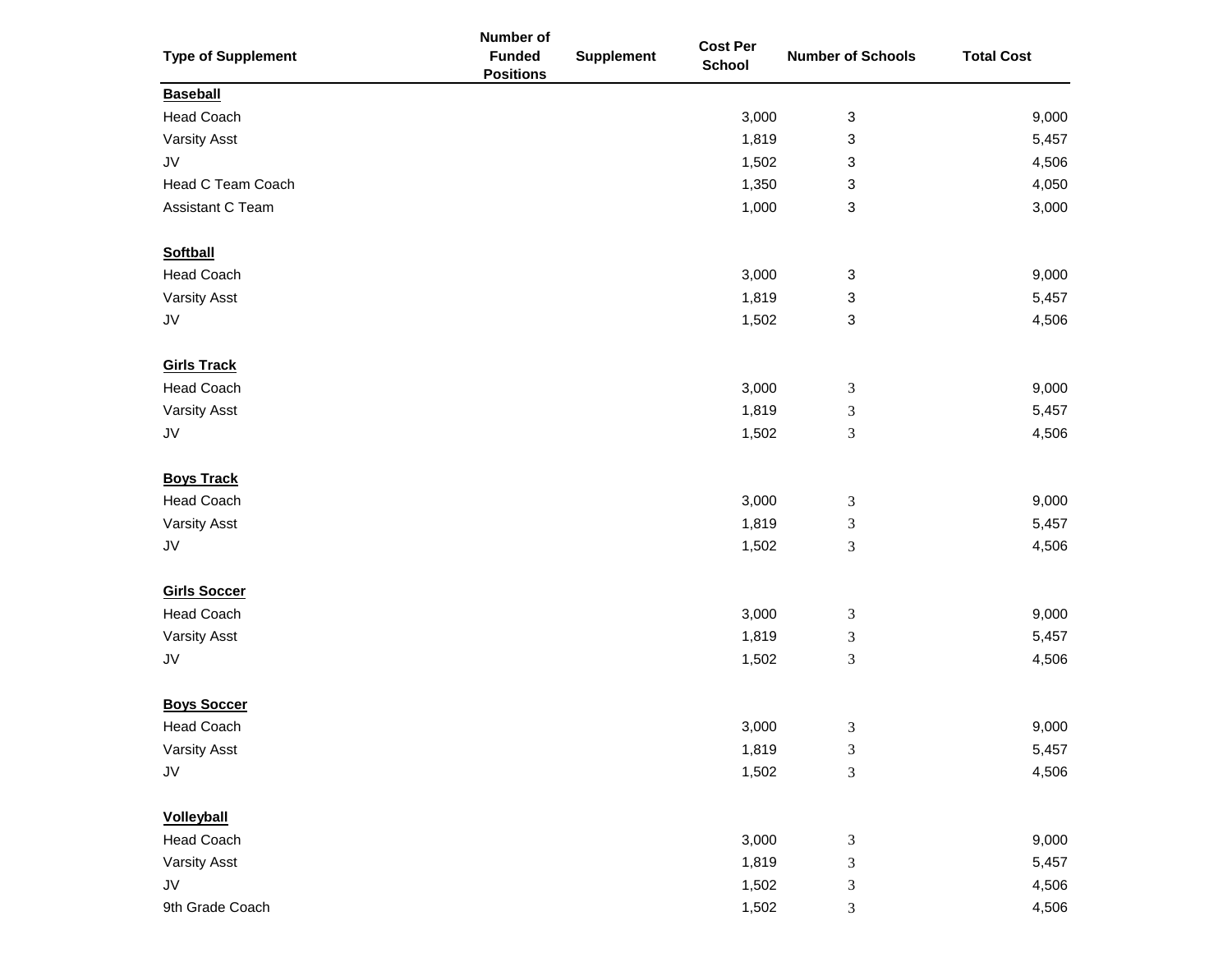| <b>Type of Supplement</b>              | Number of<br><b>Funded</b><br><b>Positions</b> | <b>Supplement</b> | <b>Cost Per</b><br><b>School</b> | <b>Number of Schools</b>    | <b>Total Cost</b> |
|----------------------------------------|------------------------------------------------|-------------------|----------------------------------|-----------------------------|-------------------|
| <b>Girls Golf</b><br><b>Head Coach</b> |                                                |                   | 2,000                            | $\ensuremath{\mathfrak{Z}}$ | 6,000             |
| <b>Boys Golf</b><br><b>Head Coach</b>  |                                                |                   | 2,000                            | $\ensuremath{\mathfrak{Z}}$ | 6,000             |
| <b>Girls Tennis</b>                    |                                                |                   | 2,000                            | 3                           | 6,000             |
| <b>Boys Tennis</b>                     |                                                |                   | 2,000                            | 3                           | 6,000             |
| <b>Girls Cross Country</b>             |                                                |                   | 2,000                            | 3                           | 6,000             |
| <b>Boys Cross Country</b>              |                                                |                   | 2,000                            | 3                           | 6,000             |
| <b>Cross Country Assistant</b>         |                                                |                   | 1,000                            | $\ensuremath{\mathfrak{Z}}$ | 3,000             |
| <b>Weight Training</b><br>Head Instr.  |                                                |                   |                                  |                             |                   |
| Assistant                              |                                                |                   | 1,937<br>1,278                   | 3<br>3                      | 5,811<br>3,834    |
| <b>Trainer</b>                         |                                                |                   |                                  |                             |                   |
| <b>Head Trainer</b><br>Assistant       |                                                |                   | 11,776<br>4,596                  | 3<br>3                      | 35,328<br>13,788  |
| <b>Cheerleader/Dance</b>               |                                                |                   |                                  |                             |                   |
| Varsity                                |                                                |                   | 3,000                            | 3                           | 9,000             |
| Varsity Assistant                      |                                                |                   | 1,885                            | 3                           | 5,655             |
| JV<br>9th Grade                        |                                                |                   | 1,885<br>1,885                   | 3<br>$\mathbf{3}$           | 5,655<br>5,655    |
| <b>Swim Team</b>                       |                                                |                   |                                  |                             |                   |
| Coach                                  |                                                |                   | 2,000                            | 3                           | 6,000             |
| Assistant swim coach                   |                                                |                   | 1,000                            | 3                           | 3,000             |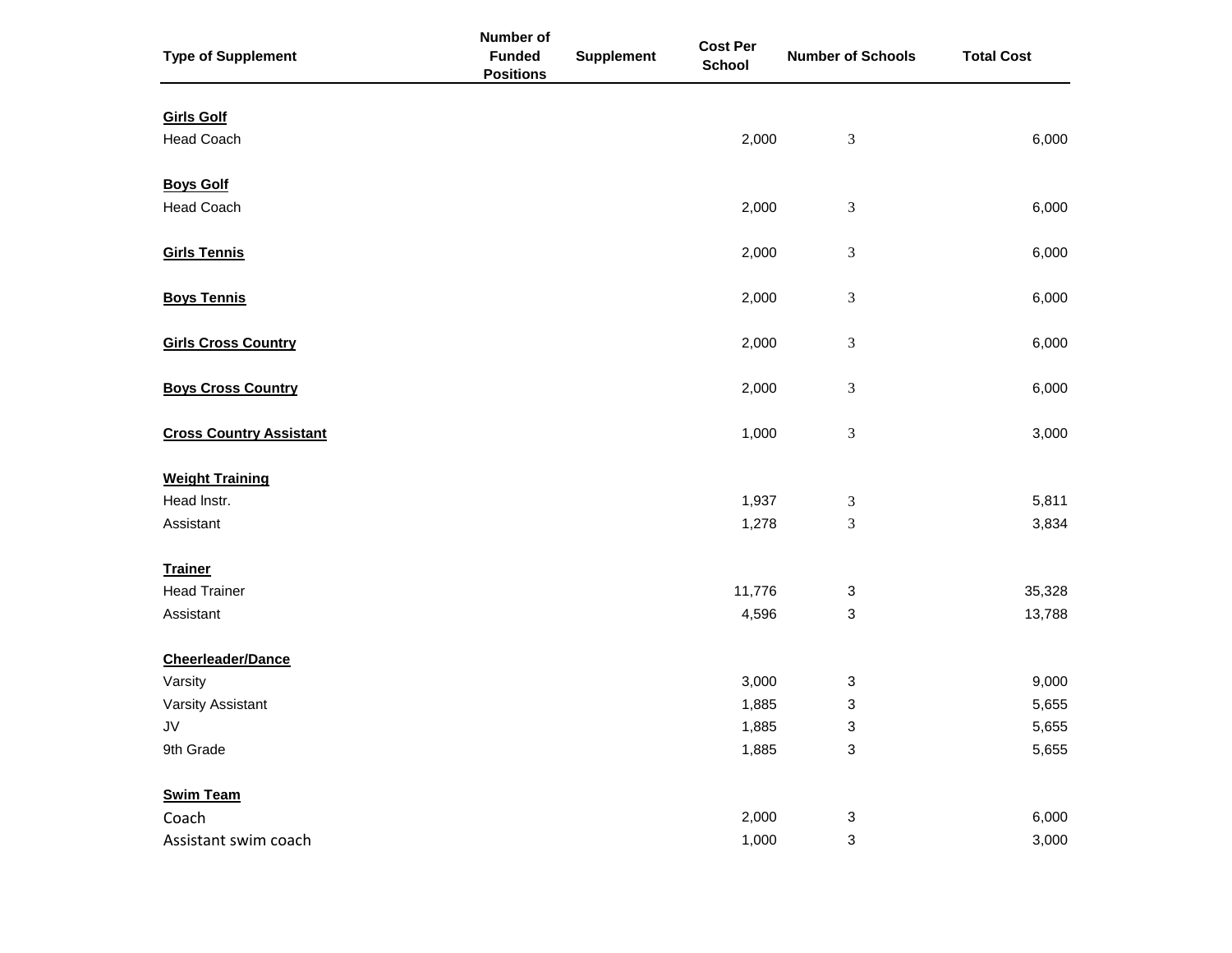| <b>Type of Supplement</b> | Number of<br><b>Funded</b><br><b>Positions</b> | <b>Supplement</b> | <b>Cost Per</b><br><b>School</b> | <b>Number of Schools</b> | <b>Total Cost</b> |
|---------------------------|------------------------------------------------|-------------------|----------------------------------|--------------------------|-------------------|
| Other                     |                                                |                   |                                  |                          |                   |
| Drama                     | 1                                              | 998               | 998                              | 3                        | 2,994             |
| Mock Trial UN             | 1                                              | 749               | 749                              | 3                        | 2,247             |
| Chorus                    | 1                                              | 1,247             | 1,247                            | 3                        | 3,741             |
| Newspaper                 | 1                                              | 908               | 908                              | 3                        | 2,724             |
| Annual                    | 1                                              | 1,567             | 1,567                            | 3                        | 4,701             |
| <b>Student Council</b>    | 1                                              | 749               | 749                              | 3                        | 2,247             |
| <b>IB Coord</b>           | 1                                              | 3,242             | 3,242                            | 3                        | 9,726             |
| Core Dept. Head           | 6                                              | 1,496             | 8,976                            | 3                        | 26,928            |
| Other Dept. Head          | 4                                              | 998               | 3,992                            | 3                        | 11,976            |
| <b>Bus Duty</b>           | 4                                              | 1,192             | 4,768                            | 3                        | 14,304            |
| <b>Work Detail</b>        | 1                                              | 1,192             | 1,192                            | 3                        | 3,576             |
| Web Site Master           | 1                                              | 1,050             | 1,050                            | 4                        | 4,200             |
| <b>ATC Culinary Arts</b>  | 1                                              | 1,197             | 1,197                            | 1                        | 1,197             |
| <b>ATC Cosmetology</b>    | $\mathbf{1}$                                   | 2,835             | 2,835                            | 1                        | 2,835             |
| <b>Band</b>               |                                                |                   |                                  |                          |                   |
| Director                  | 1                                              | 6,318             | 6,318                            | 3                        | 18,954            |
| Assistant                 | 1                                              | 2,993             | 2,993                            | 3                        | 8,979             |
| <b>Additional Asst</b>    | 3                                              | 2,993             | 8,979                            | 3                        | 26,937            |
| Assigned Asst             | varies                                         | 4,489             | 4,489                            | 3                        | 13,467            |
| Orchestra                 | 1                                              | 1,746             | 1,746                            | 3                        | 5,238             |
| Percussion                | 1                                              | 5,670             | 5,670                            | 3                        | 17,010            |
| <b>Additional Asst</b>    | 1                                              | 4,988             | 4,988                            | 3                        | 14,964            |
| <b>Total High School</b>  |                                                |                   | 343,731                          |                          | \$1,024,179       |
| <b>MIDDLE SCHOOL</b>      |                                                |                   |                                  |                          |                   |
| <u>AD</u>                 |                                                |                   | 2,090                            | 5                        | 10,450            |
| <b>Football</b>           |                                                |                   |                                  |                          |                   |
| Head Coach 8th            |                                                |                   | 4,861                            | 5                        | \$24,305          |
| Head Coach 7th            |                                                |                   | 4,861                            | 5                        | 24,305            |
| Assistant                 |                                                |                   | 7,337                            | 5                        | 36,685            |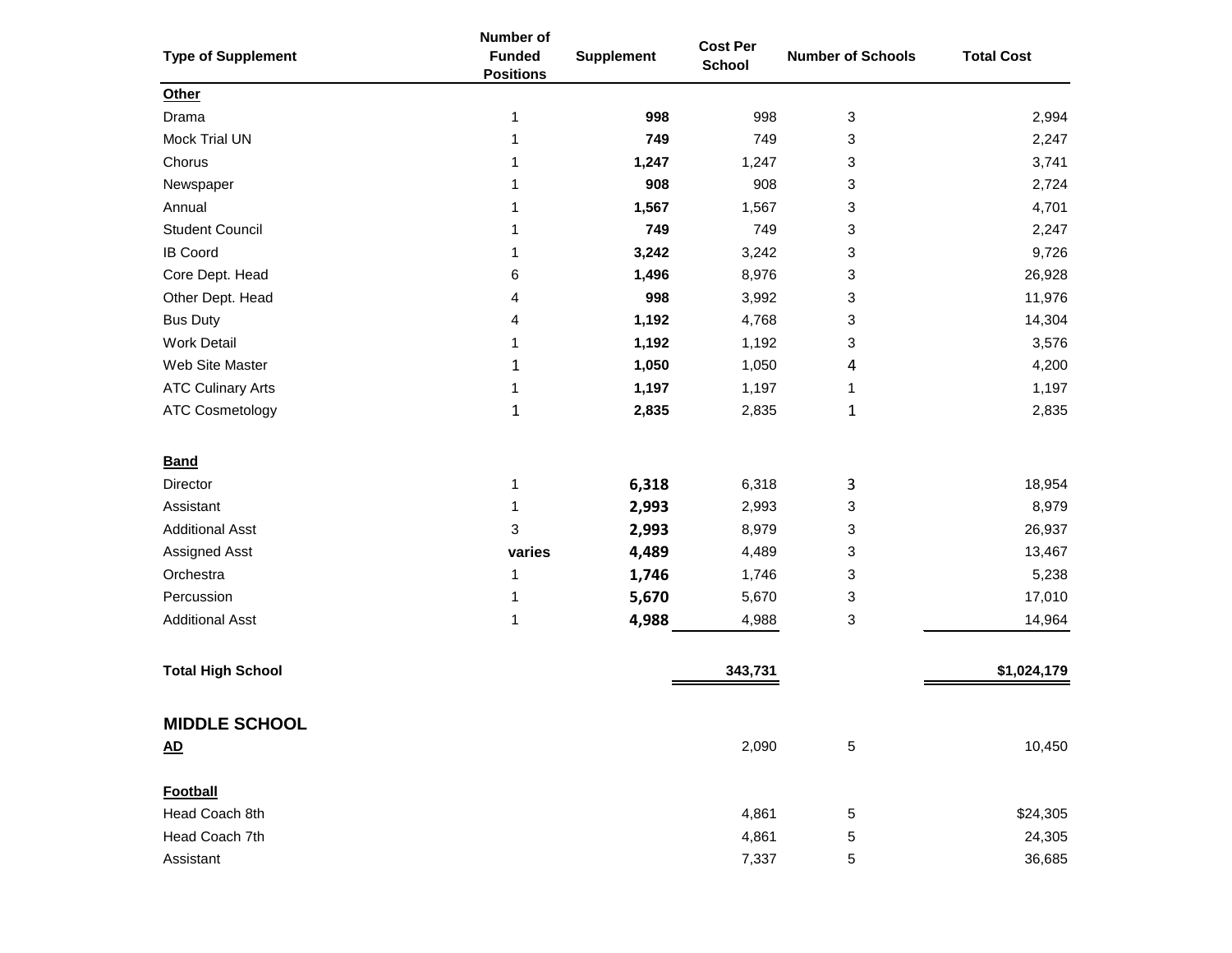| <b>Type of Supplement</b> | Number of<br><b>Funded</b> | <b>Supplement</b> | <b>Cost Per</b> | <b>Number of Schools</b> | <b>Total Cost</b> |
|---------------------------|----------------------------|-------------------|-----------------|--------------------------|-------------------|
|                           | <b>Positions</b>           |                   | <b>School</b>   |                          |                   |
| <b>Girls Basketball</b>   |                            |                   |                 |                          |                   |
| Head Coach 8th            |                            |                   | 3,483           | 5                        | 17,415            |
| Head Coach 7th            |                            |                   | 3,133           | 5                        | 15,665            |
| <b>Boys Basketball</b>    |                            |                   |                 |                          |                   |
| Head Coach 8th            |                            |                   | 3,483           | $\mathbf 5$              | 17,415            |
| Head Coach 7th            |                            |                   | 3,133           | 5                        | 15,665            |
| <b>Volleyball</b>         |                            |                   |                 |                          |                   |
| Head Coach 8th            |                            |                   | 1,811           | 5                        | 9,055             |
| Head Coach 7th            |                            |                   | 1,461           | 5                        | 7,305             |
| <b>Wrestling</b>          |                            |                   |                 |                          |                   |
| <b>Head Coach</b>         |                            |                   | 2,336           | 5                        | 11,680            |
| Assistant                 |                            |                   | 1,356           | 5                        | 6,780             |
| <b>Softball</b>           |                            |                   |                 |                          |                   |
| <b>Head Coach</b>         |                            |                   | 1,485           | 5                        | 7,425             |
| <b>Assistant Softball</b> |                            |                   | 1,000           | 5                        | 5,000             |
| <b>Girls Track</b>        |                            |                   |                 |                          |                   |
| 8th Grade                 |                            |                   | 1,485           | 5                        | 7,425             |
| 7th Grade                 |                            |                   | 1,485           | 5                        | 7,425             |
| <b>Boys Track</b>         |                            |                   |                 |                          |                   |
| 8th Grade                 |                            |                   | 1,485           | 5                        | 7,425             |
| 7th Grade                 |                            |                   | 1,485           | 5                        | 7,425             |
| <b>Cheerleaders</b>       |                            |                   |                 |                          |                   |
| 8th Grade                 |                            |                   | 1,508           | 5                        | 7,540             |
| 7th Grade                 |                            |                   | 1,212           | 5                        | 6,060             |